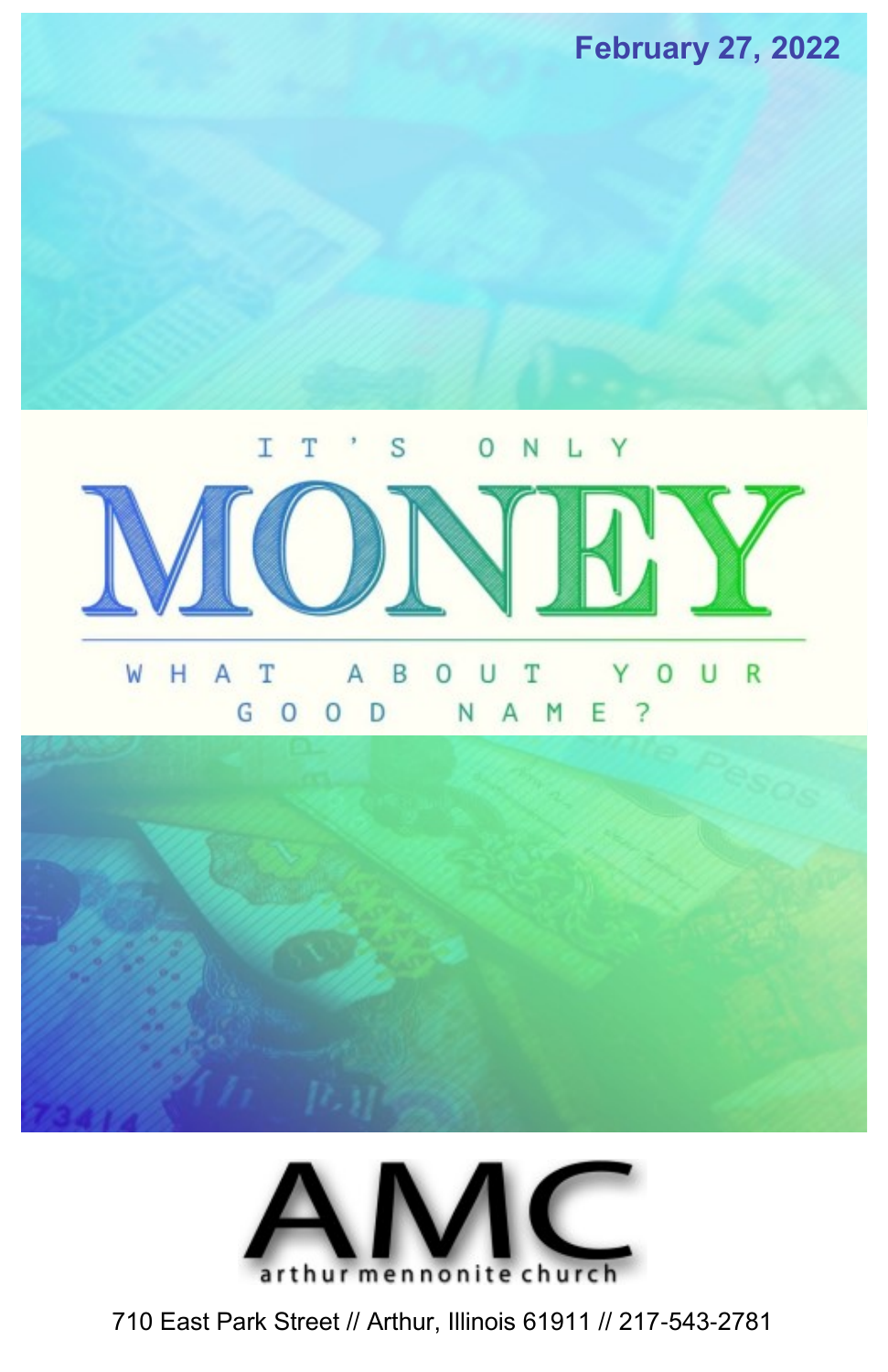# **Welcome!**

### **First-time Guests**

- We are glad you are here!
- Need more info about AMC? Please speak with a member of the AMC ministry team
- Nursery is available for children ages 5 and under.
- Buddy bags for older children are available in the foyer.
- Large print hymnals are available.

# **WORSHIP 10:30 A.M.**

Worship singing begins at 10:25 a.m.

# **CHRISTIAN EDU 9:30 A.M.**

#### **ADULTS**

God's Justice Fellowship Hall

#### **HIGH SCHOOL YOUTH (GRADES 9-12)**

Explore the Bible: Job, Ecclesiastes Youth House

#### **JR HIGH YOUTH (GRADES 6-8)**

Talking With God Youth House

#### **PRIMARY KIDS (AGE 2—GRADE 5)**

*Gospel Light* West Basement

### LAST SUNDAY

#### **Attendance**

| <b>Worship Celebration</b> | 88 |  |
|----------------------------|----|--|
| <b>Christian Education</b> | 33 |  |

#### **Offering**

| <b>Total Offering Feb 13</b><br>*all for General Fund | \$2,567 |
|-------------------------------------------------------|---------|
| 2022 Weekly Goal                                      | \$4,719 |

Tithes & Offerings can be placed in the boxes at the back of the Sanctuary or online through the church app/website.



### **AMC's New Vision**

By 2027, Arthur Mennonite Church will become a community of children and adults who build deeper relationships with each other. We will guide our children to learn God's Word and know Jesus personally. Opportunities for the spiritual growth of all ages will be provided as we boldly share God's love to the world.

# **CONNECT**



arthurmennonite.org arthurmennonite@gmail.com

You Tube

Services are streamed on Facebook Live each Sunday morning at 10:25.

### **ADMINISTRATIVE ASSISTANT**

Erica Schrock

#### **MINISTERS**

All of Jesus' Followers here at AMC

### **MINISTRY TEAM**

Glen Rhodes (Team Leader) *Discipling & Worship*  Jeff Marner: *Administration & Youth* Nancy Kuhns: *Community Life* Emily Kauffman: *Outreach*

### **REMINDERS**

#### **Nursery**

**Today:** Nancy P. & Olivia G. **Next Sunday:** Kendra & Zeb H.

#### **Fellowship Meal For March 6**

Les & Marlene H., Jeff & Michelle S., Mike & Katrina T., Karen L.

#### **Fellowship Groups (Organizers for March)**

**Pathfinders:** Delmar & Linda S. **Legacy:** Matt & Jacque L. **Homebuilders:** (Open) **Care 'n Share: February - April** Carol Y., Delilah E., Sarah S., Lela R., Phyllis K.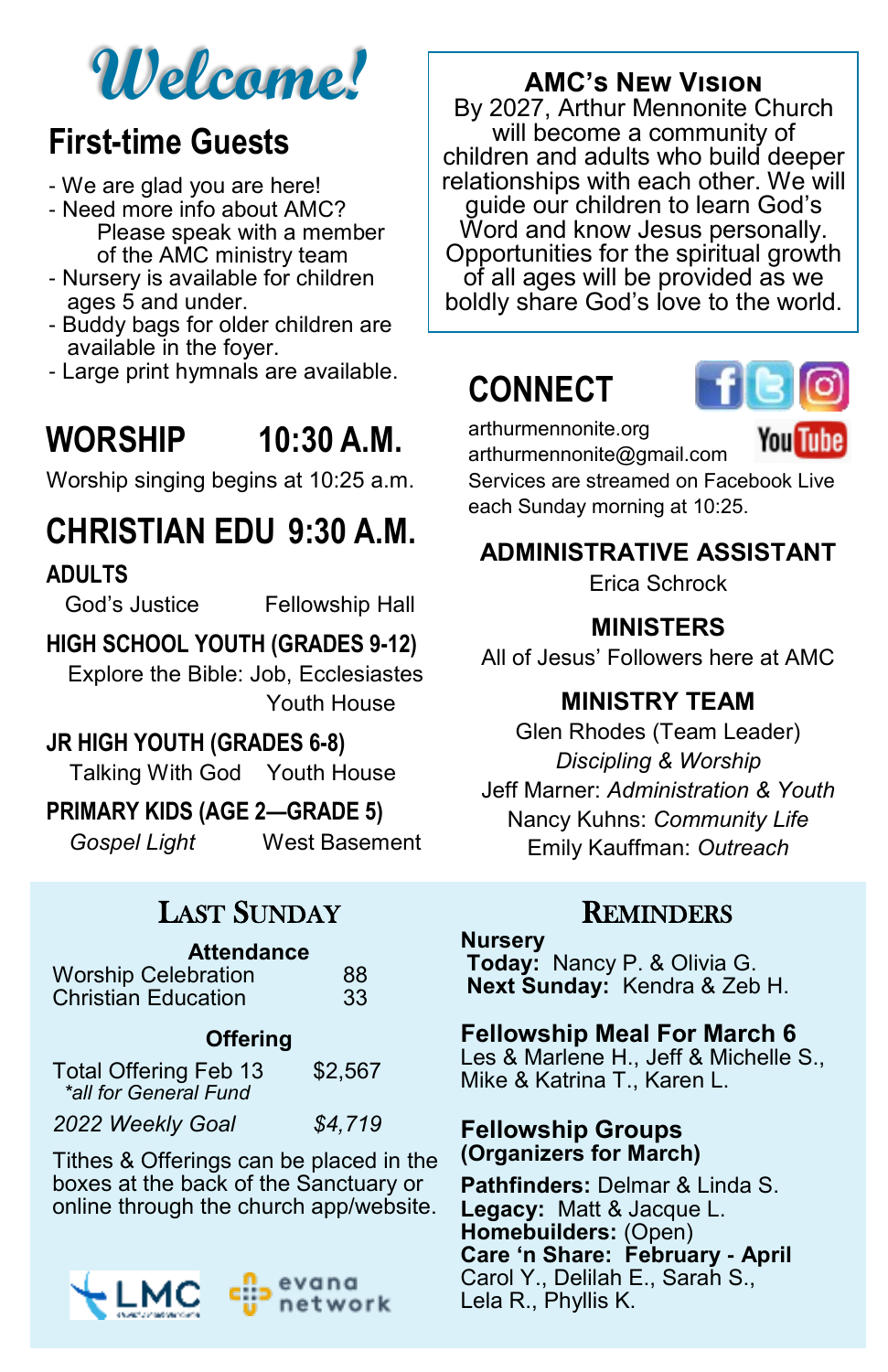#### **Todays Offering Designated**

We missed the 5th Sunday in January so the AMC Administration Commission is going to designate all of the offering today, February 27th, to go to the local Mennonite Central Committee meat canning ministry. Please plan giving with this in mind.

#### **Fellowship Meal Next Sunday**

Next Sunday will be our March First Sunday Fellowship meal. Bring a dish to share and stay after worship to join us for great food and fellowship.

#### **Child/Parent Dedication Sunday**

A Child & Parent dedication service is being planned for the April 3rd worship service. If you would like to dedicate your baby/child to the Lord on that Sunday with others please talk to Glen Rhodes soon.

#### **Menno Haven Positions**

Menno Haven Camp & Retreat Center are in a great need of a Full-time Food Service Manager,



Facilities Manager, & Guest Ministry Manager. If you know of someone who might be interested they can find more info. out on the camps website.

### **BIRTHDAYS & ANNIVERSARIES**

### **Birthdays This Week**

Marlene Helmuth Tuesday Ashley Litwiller **Friday** Conner Crabtree Friday

Monday (29th)

**Anniversary This Week** Ed & Joanna Yoder Friday

### **YOUTH**

#### **Junior High Youth**

Christian Ed at Youth House 9:30am Next Gathering: Next Sunday 3:00pm

#### **High School Youth**

Christian Ed. at Youth House 9:30am Next Gathering: Tonight 7:00pm

#### **Relief Sale Kickoff Banquet**

The annual Arthur Mennonite Relief Sale Kickoff Banquet is scheduled for Friday, March 25 at 6:00 pm at Yoder's Kitchen. This year's entertainment will be singer and guitarist John Schmid from Berlin, OH. Reservations are required by March 21. You can sign up on the bulletin board in the church foyer. If you would like to sponsor a table to defray expenses for this Banquet please see Cliff & Kathy Yoder or Glen & Rhonda Rhodes.

#### **Lent Begins Next Sunday**

Our theme for Lent this year is "The Life We Now Live." The theme verse will be Galatians 2:20. Join



us each Sunday as we make our way to Good Friday and Easter Sunday.

#### **Outreach: Afghan Refugee Update**

The AMC Outreach Commission has decided to not partner with Samaritan's Purse in sponsoring refugees. If anyone is still interested in getting Involved with other groups please contact Jenni or Emily for more info.

### **EVENTS**

| <b>TODAY</b><br>Christian Ed. Classes<br>Worship<br><b>HS Youth</b>                     | 9:30am<br>10:25am<br>7:00 <sub>pm</sub>               |
|-----------------------------------------------------------------------------------------|-------------------------------------------------------|
| <b>Monday</b><br>Vertical Marriage Life Group                                           | 6:30pm                                                |
| Tuesday<br>Worship Comm. Meeting<br>Outreach Comm. Meeting<br>Relief Sale Comm. Meeting | 4:30 <sub>pm</sub><br>6:30 <sub>pm</sub><br>$7:00$ pm |
| Thursday<br>Marriage Built To Last L.G.                                                 | 7:00pm                                                |
| <b>Next Sunday</b><br>Christian Ed. Classes<br>Worship<br>Fellowship Meal               | $9:30$ am<br>10:25am<br>11:45am                       |

JH Youth 3:00pm HS Youth 7:00pm